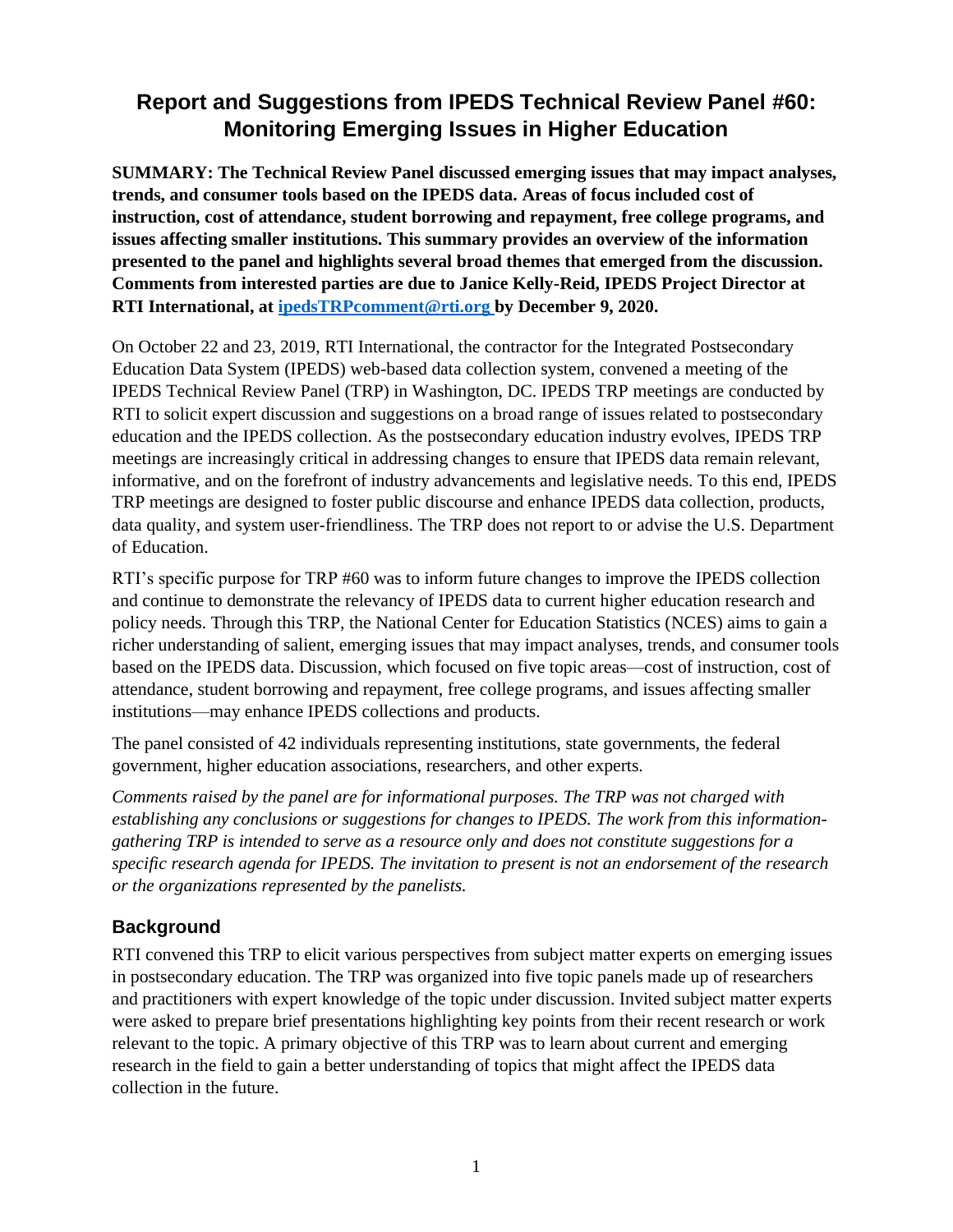# **Cost of Instruction**

The perceived high cost of college frequently leads to public skepticism about the value of higher education. Research suggests a major driver of higher-education costs is the cost of instruction, which can be broken down into such categories as instructor/faculty salaries, faculty workload, class size, and nonpersonnel costs. Instruction in some fields (e.g., electrical engineering, nursing) is consistently more costly to provide, while instruction in others (e.g., math, sociology) is consistently less expensive. However, across institutions (primarily research institutions and public institutions), despite ever-shifting market demands, the overall trends in cost of credit-hour production are remarkably consistent over time.

Another means of looking at instructional costs is to examine instructional expenses per degree produced. Such expenses are on an upward trend across most institutions, with the largest increases at private doctorate-granting institutions. Instructional expenses at a smaller subset of institutions, such as public master's-granting institutions, have actually decreased slightly over time. Instructional costs and faculty costs (salaries and the number of faculty) are the most important factors affecting instructional expenses per degree produced.

Instructional expenditures per student vary greatly across different fields of study. Some fields show divergent trends over time, with declining enrollment leading to increased expenditures per student and, conversely, increased class sizes leading to reduced expenditures per student. As one means of addressing these diverging trends, some institutions have been implementing and others are starting to introduce differential pricing structures (typically for more expensive programs). Some research suggests that online instruction, while sometimes touted as a solution for the high cost of postsecondary education, may have minimal association with lower costs.

#### **Cost of Instruction in the Context of IPEDS**

IPEDS data can provide insight into the largest contributor to instructional costs: faculty salaries. Data supporting other factors, such as class size and faculty workload, are not available through IPEDS but are available through other sources (e.g., the Delaware Cost Study). Neither IPEDS nor the Delaware Cost Study, however, provides much, if any, insight into organizational structure (e.g., the organization of academic disciplines into departments), which would be helpful in understanding instructional costs.

Another current limitation of IPEDS is that it does not measure true instructional costs resulting from student transfer behavior, wherein students utilize instructional resources from more than one institution, and the cost of producing a degree is not aligned with the providers of the instruction. Better tracking within IPEDS of transfer students, perhaps by aggregating data up to the state level, would help measure the effects of transfer behavior on instructional costs.

In the current IPEDS reporting of financial data, wide latitude is allowed in the characterization of costs, making comparisons across institutions challenging. Creating more uniform guidelines in IPEDS would help alleviate this issue. The inconsistencies in reporting revenues within IPEDS are even more problematic.

Instructional quality could well be the most important, but least measured, outcome of instruction. To measure quality would require an agreed-upon definition of "quality" and could include such measures as earnings, student satisfaction, etc., which are currently beyond the scope of IPEDS.

With the continued growth of distance education, being able to isolate costs related to such instruction would be beneficial, but IPEDS currently does not collect data to allow for this. Better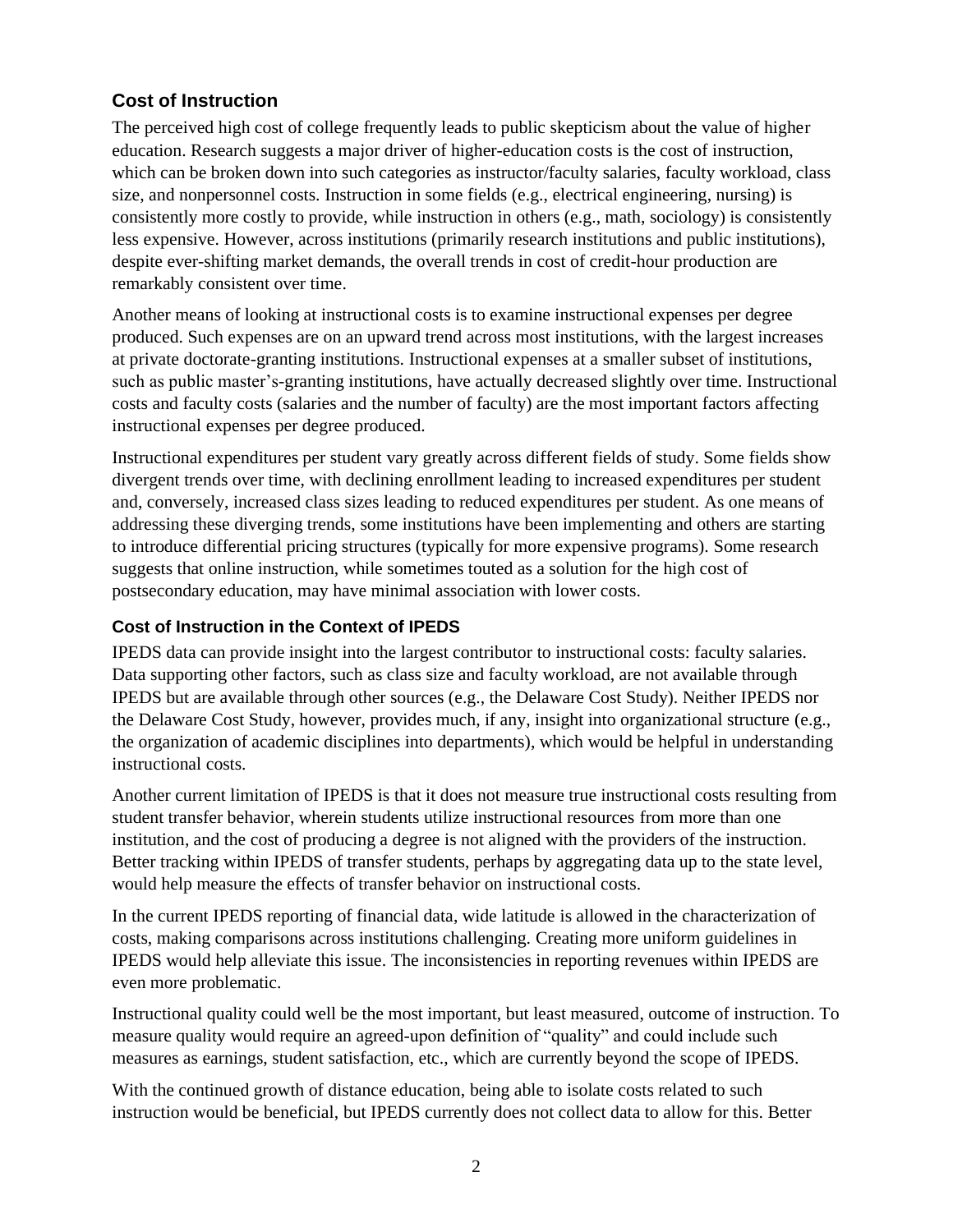measures of distance education activity, as well as associated costs, would facilitate better understanding of costs and benefits of this delivery mode.

# **Cost of Attendance and Differential Tuition**

Cost of attendance (COA), defined in IPEDS as "the amount of tuition and fees, room and board, books and supplies, and other expenses that a full-time, first-time degree/certificate-seeking student can expect to pay to go to college for an academic year," is an important measure for a number of reasons, including (1) determining student eligibility for federal, state, and institutional need-based student aid and (2) providing consumer disclosure information enabling students and families to anticipate expected annual direct and indirect costs of attending college. Elements of COA include some specific costs specified in statute (i.e., tuition and fees, room and board, books and supplies), as well as some nonspecific costs not defined in statute (personal, transportation, allowances for computers, day care, study abroad, loan fees, miscellaneous), which may be included by financial aid administrators when calculating total COA.

The intent of cost estimates is to reflect a modest but adequate living standard; however, costs can be skewed by institutions seeking to maximize aid eligibility (i.e., overestimated costs) or to attract students through lowered costs (i.e., underestimated costs). The high degree of latitude extended to institutions by the federal government (e.g., living costs developed through "other reasonable estimates that you devise") leads to a high degree of variance. Additionally, costs may be subject to pressures from multiple forces within an institution (e.g., athletics, leadership).

Expert groups, such as the National Association of Student Financial Aid Administrators (NASFAA) task force on COA, are seeking to develop guidelines to defend such cost estimates against external pressures, and standardization that will allow for comparison among institutions, while retaining flexibility to best serve varying student populations.

A related issue, differential tuition pricing, creates variations in undergraduate tuition by major area of study or year of enrollment, or both. Differential pricing can be used to offset higher instructional costs or for workforce development needs. At present, little research about differential pricing is available, and clarity of information provided by institutions is mixed, leading to limitations in trend analysis and comparisons across institutions. Over time, differential tuition pricing policies have become more common, with effects including a reduction of degrees awarded in costlier fields (e.g., engineering and business), larger negative effects (e.g., enrollments, outcomes) for women and minority students relative to their male and white counterparts, and declines in enrollment of students eligible for Pell Grants.

# **Cost of Attendance in the Context of IPEDS**

When reporting COA, the focus for IPEDS should be on being as accurate as possible. When reporting anomalies appear in IPEDS, such data could be flagged in the collection system (e.g., living costs unchanged year after year, costs out of the expected range, etc.). Although there may be some valid explanations for variance (e.g., some better-resourced schools can help students find more affordable housing), capturing reasons for differences would allow for better understanding.

Additionally, federal or state governments could provide resources (e.g., develop suggested survey questions, methodologies, and frequencies) to help standardize and assist financial aid offices. More detailed guidance would be helpful in improving clarity of and reducing variation in COA estimates. NASFAA guidance is being strengthened to provide that kind of assistance, which could be adopted by IPEDS and may be preferable to creating more federal regulation.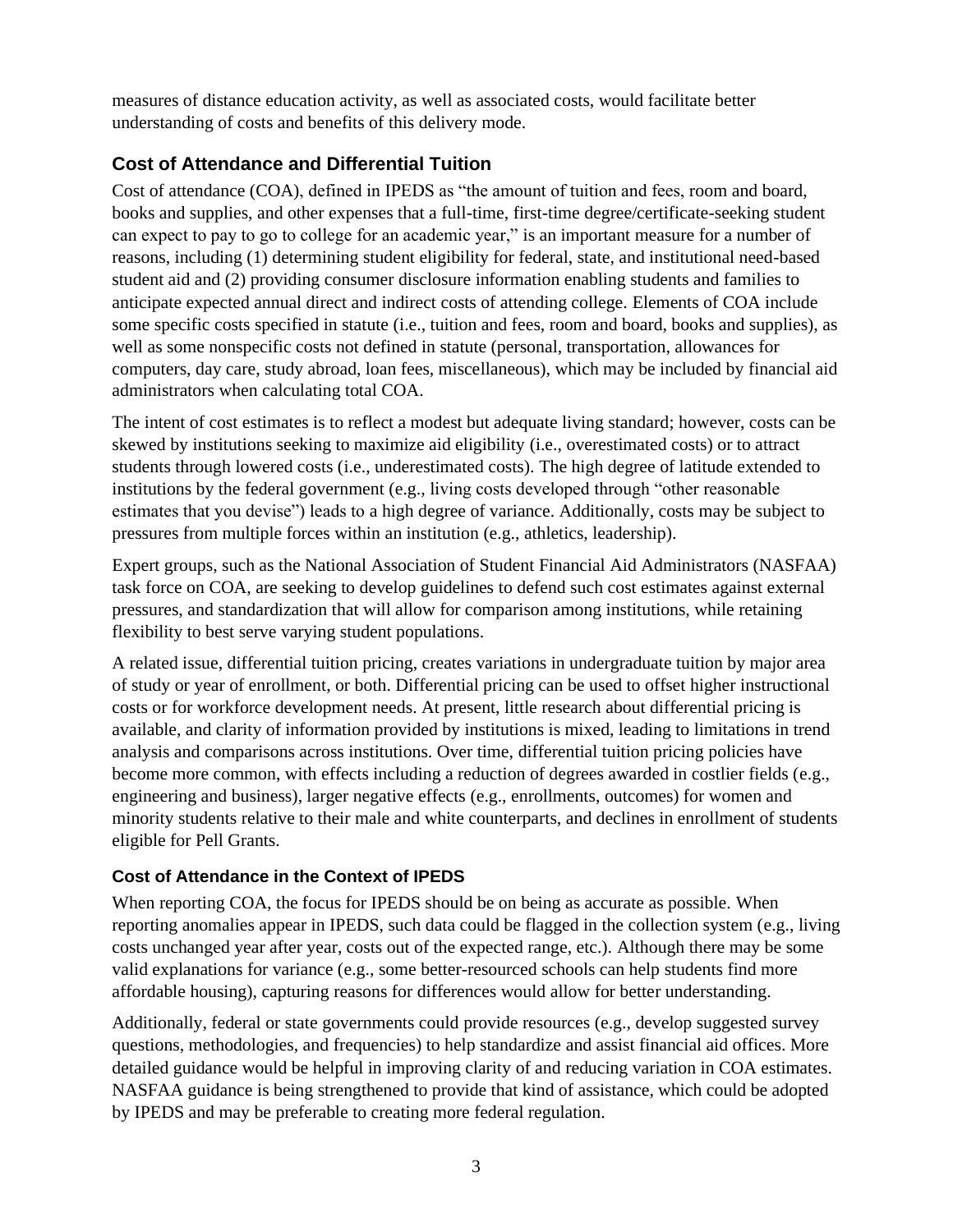To better measure and understand differential pricing, IPEDS should consider having institutions report base tuition, mandatory fees, and specific information as to whether differential tuition exists (by program or college or major or year) and the dollar amounts for affected programs.

# **Student Borrowing and Repayment**

Student indebtedness continues to be a growing concern for consumers and policymakers at the national, state, and local levels. Although federal student loans can help increase students' access to educational opportunities, inequities in debt burden across income levels and race/ethnicity disproportionately affect certain groups of students. Black or African American students, Pell Grant recipients, and students at for-profit institutions are more likely to borrow, less likely to complete, and more likely to struggle with repayment.

Data consistently show variation in both the statewide average debt levels and the share of graduates with debt across states. High-debt states seem to be concentrated in the Northeast; low-debt states tend to be concentrated mainly in the West. However, borrowing rates and cumulative debt figures can be misleading if the data used to derive the measures do not include private (nonfederal) loan debt, especially when looking at debt levels for students in high-debt states. Private loans often have higher interest rates and are not subject to the same terms, borrowing limits, or repayment options offered with federal loans. Federal loans offer important consumer protections, including terms and conditions set by law and income-driven repayment plan options that provide an important safety net for student borrowers.

The average amount of debt for recent graduates varies by institutional sector (public, private nonprofit, private for-profit), with students at private for-profit institutions more likely to borrow and take on considerably more debt than students at public and private nonprofit institutions. However, graduates of private nonprofit institutions are more likely to take out private loans than all other sectors.

Students are less likely to default if they have completed their college program; however, students from vulnerable populations who completed their program are still more likely to default than students from less-vulnerable populations who dropped out. At present, the research community has theories on what leads to student loan default but has not produced causal evidence on various factors associated with student loan default. Research suggests that those with the greatest barriers to being successful in college (Pell Grant recipients; single parents; Black or African American; firstgeneration; and low-income students) are most likely to default on their student loans.

Graduate students also hold a disproportionate amount of the federal loan debt. In recent years, policy changes that affect graduate student borrowing include reductions in government-guaranteed private loans, increases in interest rates for graduate PLUS loans, and the elimination of subsidized loans for graduate education. Research shows that the total debt burden on graduate students has increased in recent years, with a larger percentage of graduate students borrowing and an increase in the total amount of borrowing, with higher debt amounts incurred at private institutions. More students relied on unsubsidized federal loans and private loans, which often have longer repayment periods and higher interest rates. Demographic differences emerged during this period, partially due to the changing demographics of graduate students, but the accumulation of debt for graduate school could potentially exacerbate gaps in wealth and earnings among older, female, and non-white students who could have diminished access to financial capital.

Policy levers—such as cohort default-rate thresholds and gainful employment regulations (since repealed)—have sought to protect students and taxpayers from untenable debt burdens and high rates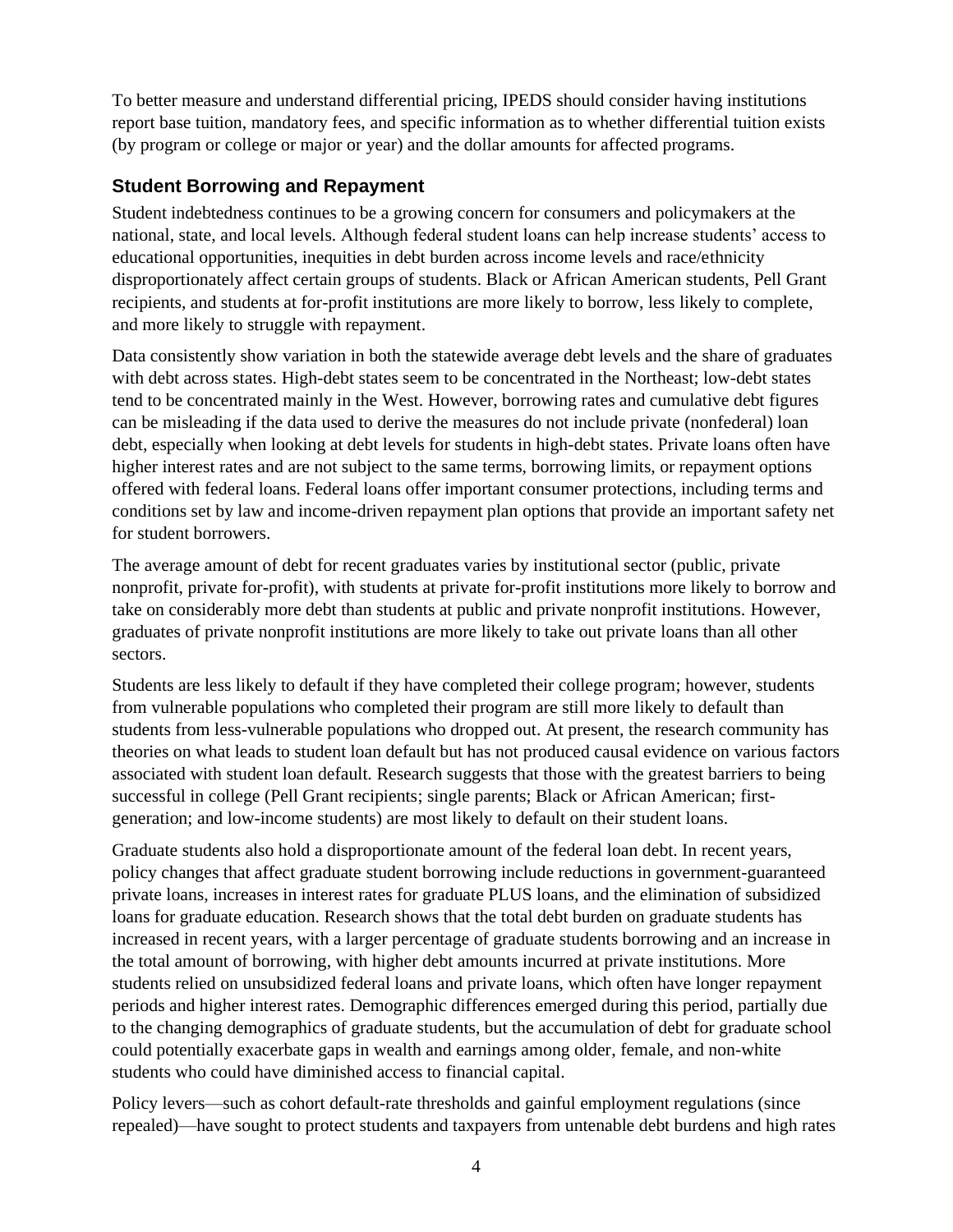of loan default but create a tension in the policy environment between access and accountability. With the increasing focus on risk in higher-education finance, institutions and policymakers have an incentive for students to make informed borrowing decisions before incurring large amounts of debt to enroll in a program. Some institutions are making progress in improving the financial literacy of their students in regard to their financial aid packages and the loan repayment process.

#### **Student Borrowing and Repayment in the Context of IPEDS**

The College Scorecard provides cumulative loan debt data by completion status and field of study, derived from National Student Loan Data System (NSLDS) data. Note that College Scorecard data are at the institution level. Private loan data are not included in NSLDS, and institutions do not report cumulative private loan data in IPEDS, so private loan debt continues to fall outside the scope of federally collected cumulative debt data, including data published on the College Scorecard. Although data from the U.S. Department of Education's National Postsecondary Student Aid Study (NPSAS), a nationally representative sample survey of undergraduate and graduate students, show how students and their families use student loans (both federal and private) to finance postsecondary education, data are not provided at the institution level.

Capturing data on private loans—either by incorporating private loan data into the IPEDS data collection or having lenders report private loan data to NSLDS—would give researchers more reliable and robust institution-level data on all sources of borrowing, including for students who do not file the Free Application for Federal Student Aid (FAFSA) but who are still borrowers and in the private loan market. The vast majority of private loans are certified by institutions, so institutions tend to have these data should private loan data be incorporated into the IPEDS data collection. Another option would be for lenders to report private loan data to NSLDS. However, both options would require major regulatory or statutory changes and extensive changes to the data collection systems.

# **Free College**

The last decade has seen increasing activity in support of free college tuition at state and local levels. Many policymakers suggest free college programs (e.g., "promise programs") as solutions to addressing college affordability challenges. However, the programs vary considerably in terms of funding, scope, and eligibility and must be considered in the context of other state efforts. There is no systematic analysis of which models work best for which students, no consensus on how to define success for promise programs, and no clear framework for identifying and comparing promise programs. Additionally, the messaging of "free college" may not be accurate, as some programs cover tuition only, some cover tuition and fees, and others are more inclusive, covering not only tuition and fees, but also costs of books, supplies, room and board, transportation, and other expenses related to college attendance.

The type of award determines whether [or to what extent] programs address affordability. Most statelevel programs are "last-dollar," meaning they cover remaining tuition after all other aid and scholarships are applied. Some programs are "first-dollar" such that the funds can be included with other financial aid and scholarships. "Middle-dollar/last-dollar plus" programs guarantee minimum awards to all participants regardless of other aid and scholarships. Eligibility for programs also varies, with requirements such as state residency, age, neediness, application while in high school, FAFSA submission, minimum grade point average, minimum credit hours, continuous enrollment, mentoring, etc.; and programs may be restricted to certificates or associate degrees, while some cover bachelor's degrees. Some stakeholders have concerns about equitable access to such programs: K-12 high schools may not have the resources to message these programs effectively or counsel students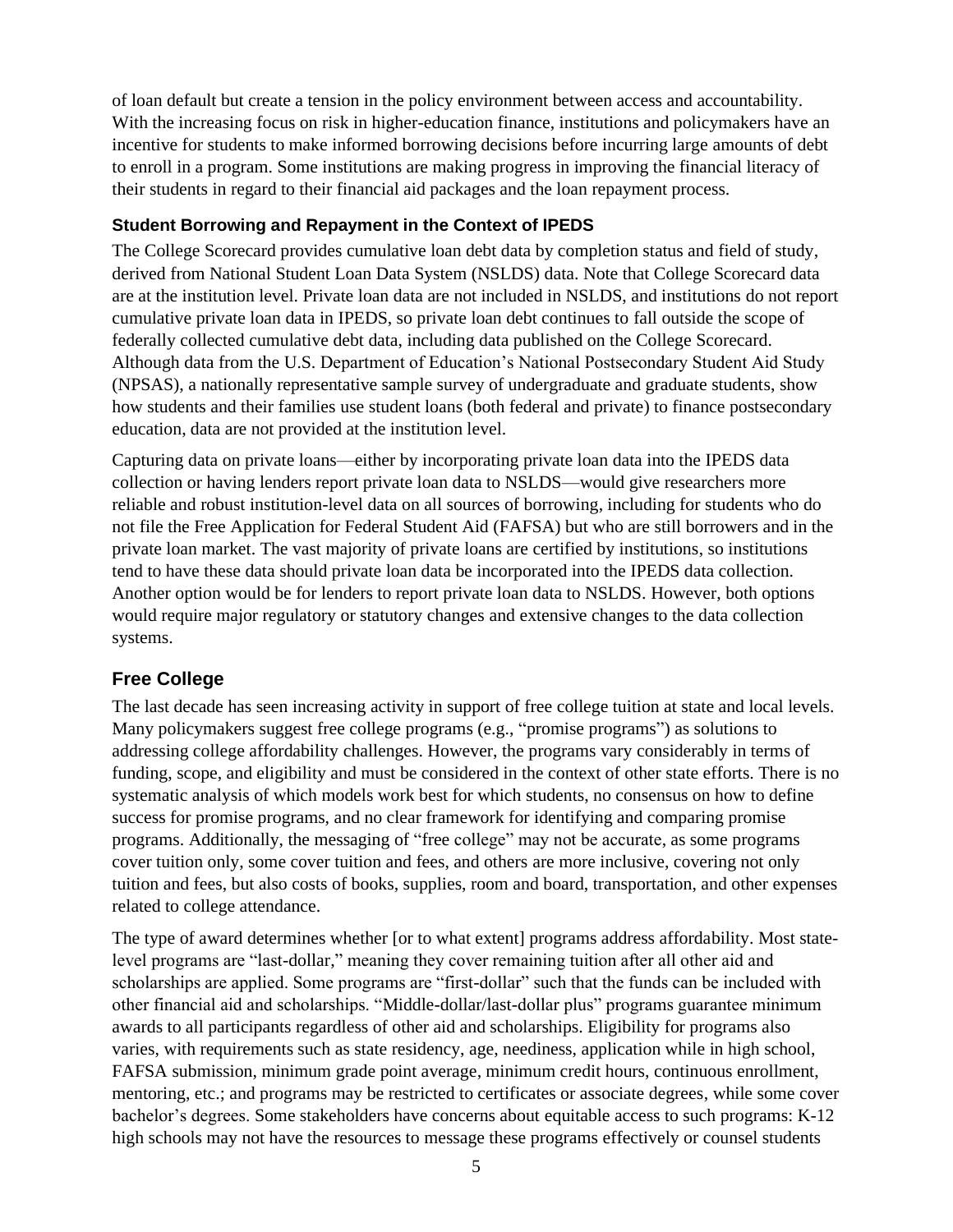through the application process, awareness of programs and associated requirements may be unevenly distributed, and more eligibility restrictions may result in limited access.

The design of various program components has implications for advancing or obstructing affordability, access, and success. Fiscal constraints and political landscape make trade-offs inevitable in program design. To determine the impact of the programs, states must analyze and consider which elements (affordability, access, success) matter the most in their given environments.

### **Free College in the Context of IPEDS**

There is interest in IPEDS collecting information on a more comprehensive set of subgroups in all datasets to help examine and inform the policy discussion on free college. Additionally, information on remediation or developmental education could be added to IPEDS, given that it is an important factor to consider when students participate in free college programs because these courses have an impact on the time it takes to earn a degree. There is also interest in IPEDS collecting more details related to transfer students to improve the understanding of transfer rates both into and out of an institution, and whether it was reverse or lateral transfer. A more comprehensive set of student subgroups would help policymakers and research track and examine the effects of these policies (e.g., connect transfer outcomes to the goals of free college policies).

To better understand the impact of the free college tuition programs, IPEDS should consider having institutions report additional information on dual enrollment, remediation/developmental education, credit attainment, and the full picture of student debt beyond just federal student loans.

### **Issues Affecting Small Institutions and Institutional Research Offices with Fewer Resources**

Broadly, institutional research (IR) is a range of activities involving the collection, analysis, and distribution of information about the institution to various internal and external stakeholders. The roles and functions of an IR office vary across institutions and often depend upon capacity (e.g., staffing and staff skills), organizational structure, and financial resources. Capacity barriers include staffing limitations, in both the number and technical skills of the staff; limited information technology or poor data infrastructure; competing data priorities; and insufficient resources or access to training and professional development opportunities for IR staff.

Small institutions often rely on tuition revenue for funding student enrollment: the financial model of small institutions necessitates lower staffing levels. Regional differences also come into play: traditional college-age populations are decreasing in the Northeast and Midwest, and declining enrollment results in less tuition revenue. Volatility in enrollment and finances introduces additional demands by accreditation agencies for greater accountability reporting. At the same time, many states have begun to implement performance-based funding (PBF) models in response to growing concerns over accountability and quality. Performance-based funding introduces competition among institutions for funding (and enrollment) and also increases the workload for IR professionals, who are responsible for meeting the mandatory reporting requirements.

Institutions face increasing demands from internal and external stakeholders for accountability and institutional improvement purposes. The information requests and mandatory external reporting requirements have increased in quantity and complexity. Because reporting requirements are generally the same across all institutions, regardless of size, the impact of these demands may be relatively greater on small institutions. Large, well-resourced institutions that support an IR department with a sufficient number of skilled staff to complete compliance reports, meet data needs, and respond to ad hoc queries can devote a small percentage of their overall IR resources to these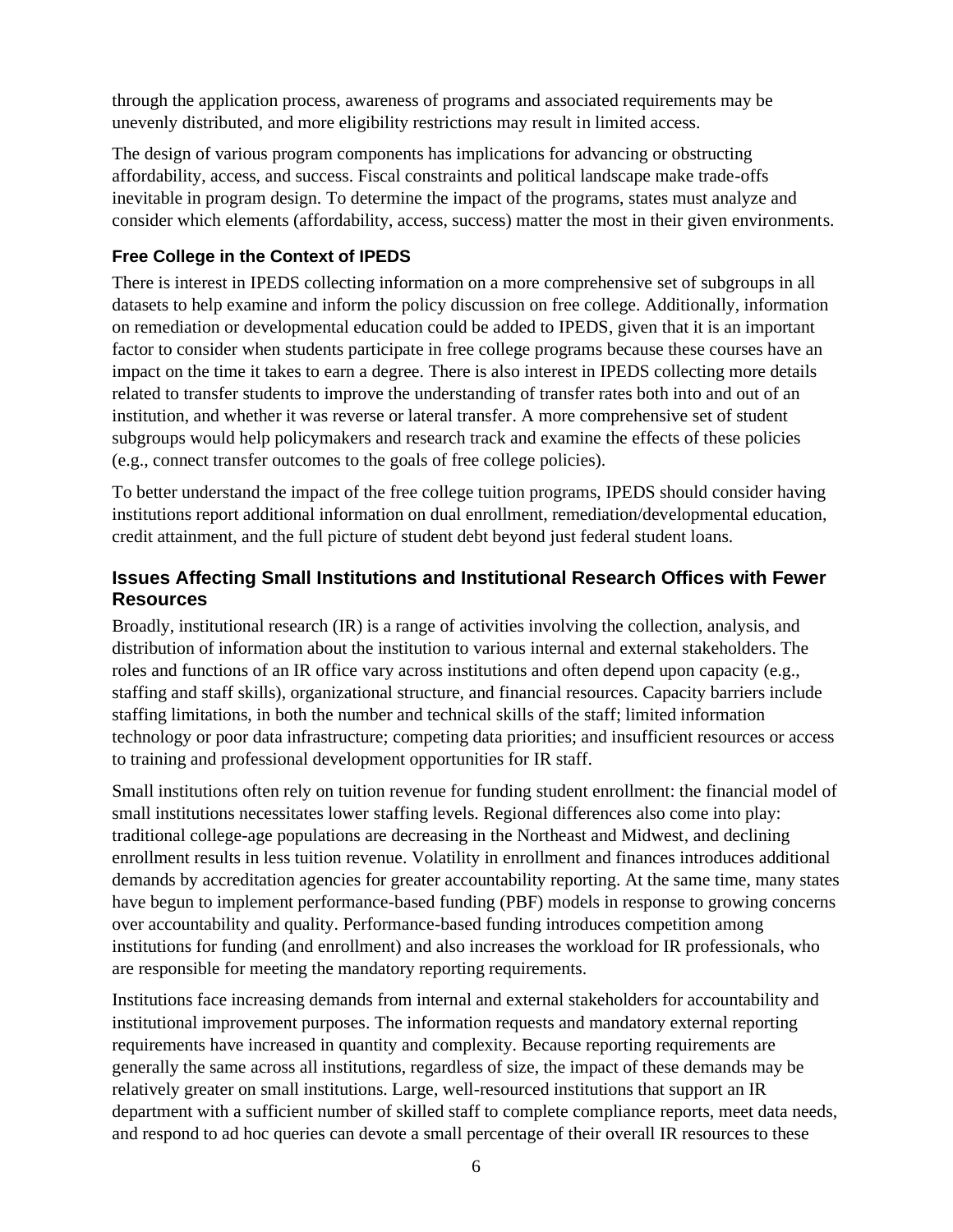functions, leaving more time to devote to analytical research and sophisticated analysis. Larger institutions often also have dedicated IT staff involved in preparing data submission and supporting IR data needs, or have robust data warehousing and automated workload processes, which help to increase efficiency and enable IR staff to run their own data analysis and data reporting.

Compared with IR offices at larger institutions, operating budgets and staffing levels at small institutions have not kept pace with the increased workload demands, and very few use graduate or undergraduate student employees. Data science skills—including programming and coding experience, database functions, and data visualization—are becoming more important skill sets for IR professionals, but small institutions complete with larger and more resourced organizations for these professionals and may not have the financial resources to be competitive in attracting and retaining such staff. As a result, they increasingly rely on professional organizations to train in-house staff. Despite the availability of free, open-source software to automate workflows and processes, many small IR offices lack resources for complex statistical programming (or lack time and funding for IR professionals to learn these skills).

#### **Issues Affecting Small Institutions and Institutional Research Offices with Fewer Resources in the Context of IPEDS**

Changes that increase the complexity of IPEDS reporting in turn increase the workload of IR professionals at small and under-resourced institutions. Also, most state reports are modeled after federal reporting mandates. Changes made to IPEDS, including minor tweaks or clarifications to definitions, create differences across accrediting, state, and federal reporting. Not only do changes to IPEDS contribute to the workload of IR professionals who report these data, changes may also require input and coordination from multiple divisions or departments at the institution. This can impact IPEDS reporting in terms of responsiveness to changes and data quality due to lack of integration between the institution's business units and divisions that own differing data-reporting systems. Also, gaps may exist in data governance and infrastructure (e.g., small institutions may not have a data dictionary or validation tables), requiring IR professionals at small institutions to manually compile data, use data from legacy software systems, and spend more time investigating definitions and errors. These tasks require multiple steps, such as extracting query results, cleaning data, and creating reports.

IR professionals in small and under-resourced institutions could benefit from additional capacitybuilding training to adapt to changing requirements, improve documentation, enhance reporting capabilities, and automate and standardize processes. Funded by NCES, the Association for Institutional Research produces a host of training opportunities for individuals to increase their skills and knowledge on a variety of IPEDS topics through IPEDS video tutorials, face-to-face national workshops, and online keyholder courses. Additional training could help IR professionals and others improve their abilities to gather, clean, and verify data, which in turn would control the IPEDS reporting burden (by increasing IR capacity). Making these training opportunities available online, at no charge to participants, would help reach IR professionals who lack the resources (time and/or travel funding) to attend in-person trainings or conferences.

Further, automating data extraction and data preparation for IPEDS reporting functions can help to maximize technical efficiencies and streamline data submission. Small institutions with an increased IR capacity can overcome distinct challenges such as limited staff and technology support through automation. Access to tools, such as an aggregation tool, could help schools convert their data into a file that can be uploaded to the IPEDS Data Collection System. Making an IPEDS Data Collection System test environment available for institutions to test their upload files would also help streamline